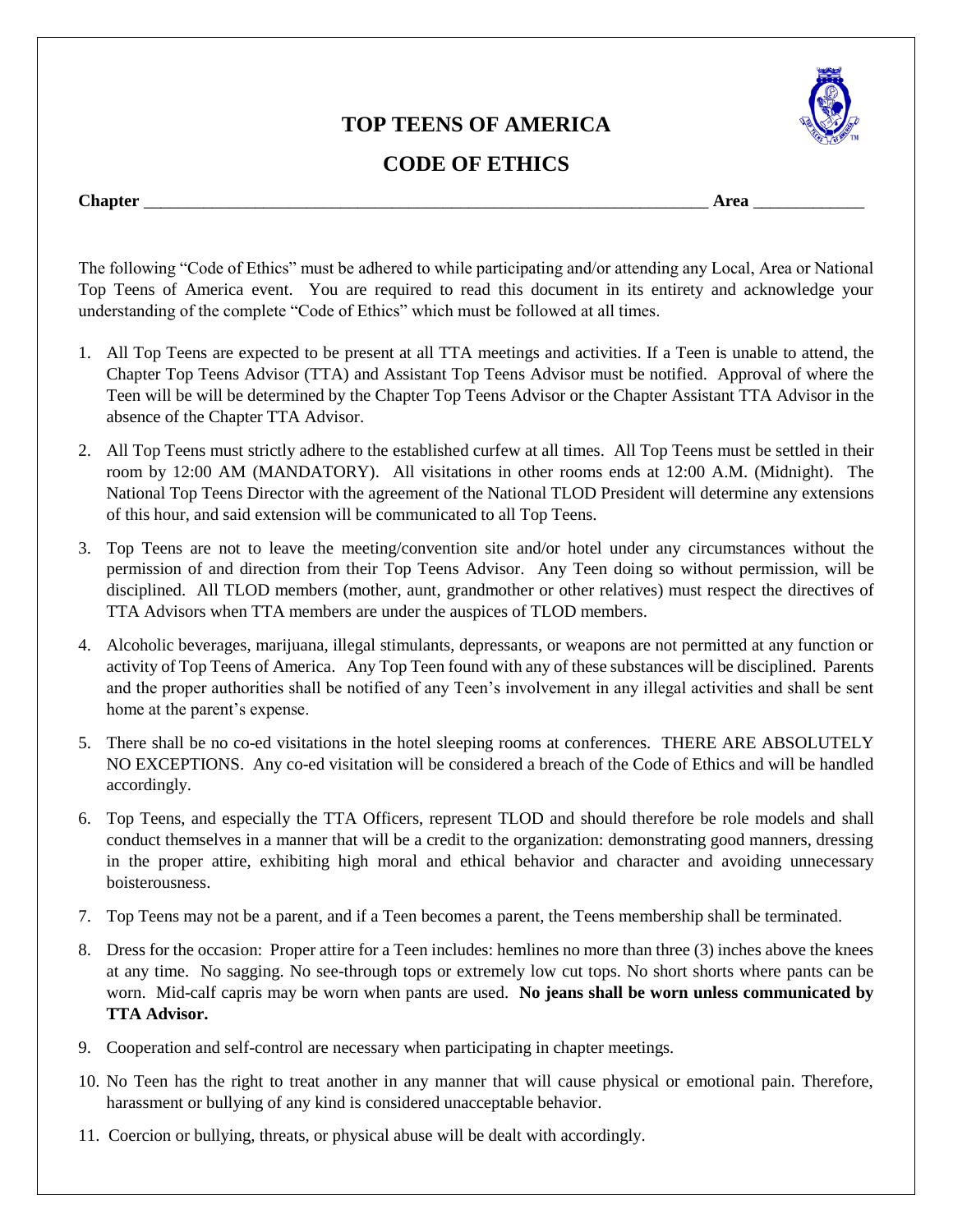- 12. Top Teens shall abide by the national TTA governance, the local chapter rules, TTA Code of Ethics and TTA Bylaws.
- 13. A Top Teens Review Board shall be appointed to review cases of Teens allegedly or known to have violated the Code of Ethics.
	- a. The National Review Board shall be composed of seven (7) Top Teens consisting of the National TTA President and one Teen from each Area, three (3) TTA Advisors from the National Advisory Council and the National TTA Director. The National TTA President shall preside. Should the original grievance be against the National TTA President, the National Officer on the Review Board shall be the National TTA First Vice President.
	- b. The Area Review Board shall be composed of five (5) Top Teens within the Area, consisting of three (3) TTA Chapter Advisors and the Area TTA Advisor. The Area TTA Advisor shall appoint the five (5) Teens and three (3) TTA Chapter Advisors. The Area TTA President shall preside over the Review Board. Should the original grievance be against the Area TTA President, the Area Officer on the Review Board shall be the Area TTA First Vice President.
	- c. The Chapter Review Board shall be composed of four (4) Top Teens consisting of three (3) members of the Chapter and the Chapter President, the TTA Chapter Advisor and two (2) Top Ladies of Distinction, Inc. from the Chapter TTA Service to Youth Committee. The Chapter TTA President shall preside over the Review Board. Should the original grievance be against the Chapter TTA President, the Chapter Officer on the Review Board shall be the Chapter First Vice President.
	- d. The decision of the Board is final upon consultation with the Chapter TLOD President of the chapter where the Top Teen is considered a member. If the infraction takes place at Area, it will be in consultation with the respective Area Director, if at National, it would be the National TLOD President.

Penalties for infractions shall be any of the following:

- (1.) If the Teen is an officer removal/suspension from office
- (2.) Recommendation to National for revocation of TTA membership
- (3.) Teen becomes ineligible to compete for awards. Chapter shall forfeit any awards received.
- (4.) Fines may be imposed upon the Teen(s) determined by the chapter per infraction; and/or Community service time (documented by the Chapter TTA Advisor)
- (5.) The use of monies collected from fines shall be designated by the chapter
- (6.) Inability to attend a National, Area or Cluster event

Please refer to TTA Governance, 2015 Edition, National Bylaws, Article III Membership, Sections 4 and 5 for additional clarification.

- 14. Inappropriate physical contact of any type (i.e. PDA, twerking, groping, touching, fondling, bumping and grinding) and any other conduct and behavior that are not considered appropriate are prohibited.
- 15. There is zero-tolerance for fighting or other illegal and immoral activities. Violators will be subject to established consequences.
- 16. Top Teens must follow all local, state and federal laws without question.
- 17. All cell phones, smartphones, and other electronic devices (e.g., tablets, iPods) must be turned off during TTA meetings unless approved by the TTA Advisor.
- 18. Profanity and abusive language is prohibited.